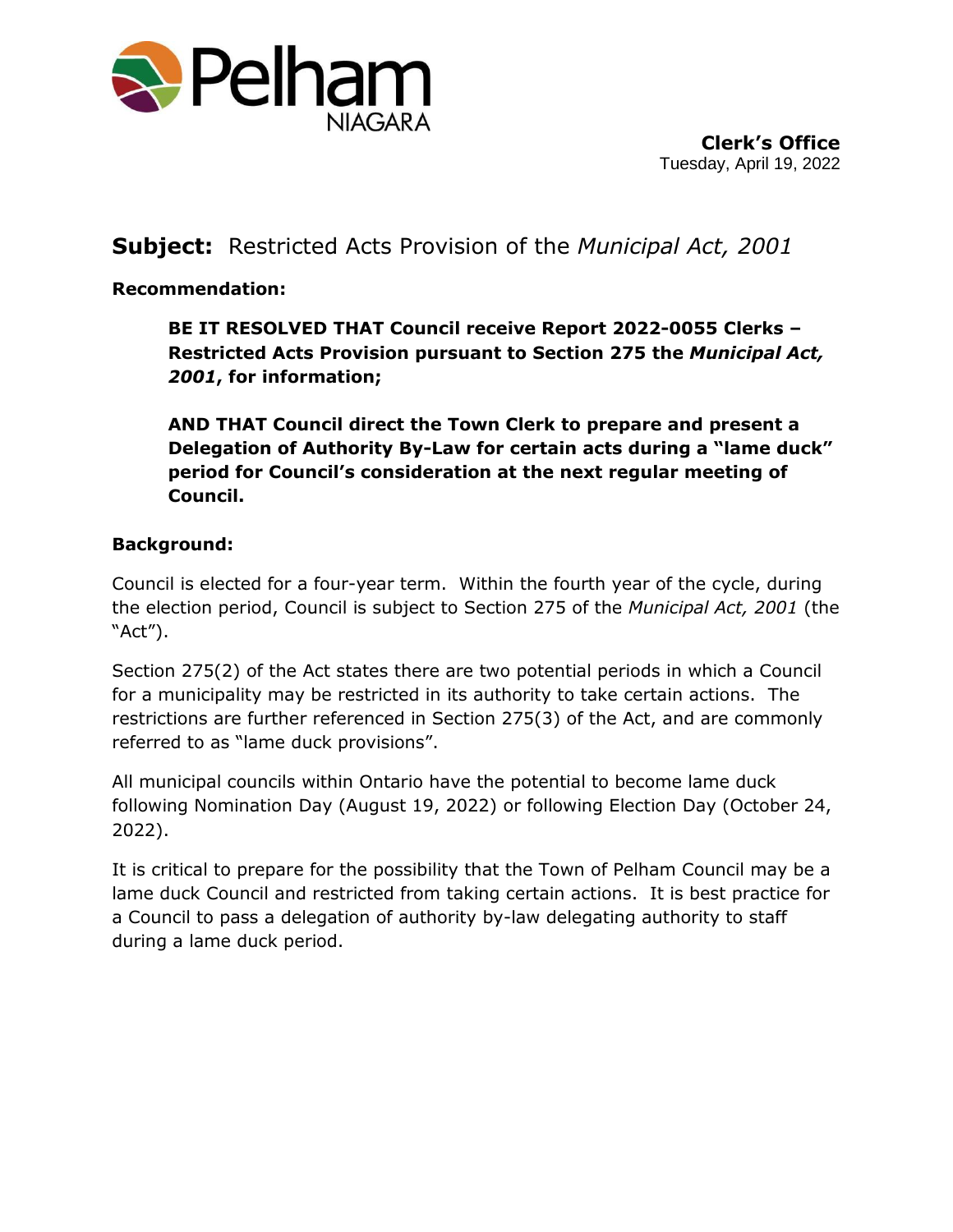#### **Analysis:**

#### Determining Lame Duck Status

It is the responsibility of the Clerk to determine if a Council is deemed to be lame duck. This determination is based upon the rules stipulated within Section 275 of the Act.

As there are no changes to the size or composition of the Town of Pelham Council for 2022, the Town is subject to Section 275 (1)1. of the Act, which states Council would be considered lame duck:

1. If the new council will have the same number of members as the outgoing council, the new council **will** include less than three-quarters of the members of the outgoing council. [emphasis added]

This means, if following Nomination Day, it is determined 75% (three-quarters) of the current Council **will not** be returning, the restricted acts will be imposed in accordance with the Act.

It is important to note, it is only when it becomes mathematically impossible for 75% (three-quarters) of the members of the outgoing Council to be re-elected that the Council will be subjected to the restrictions set out within the Act.

#### Restrictions

If a municipal Council becomes lame duck, the restrictions which apply are as follows:

- (3) The actions referred to in subsection (1) are,
	- a) the appointment or removal from office of any officer of the municipality;
	- b) the hiring or dismissal of any employee of the municipality;
	- c) the disposition of any real or personal property of the municipality which has a value exceeding \$50,000 at the time of disposal; and
	- d) making any expenditures or incurring any other liability which exceeds \$50,000.

#### Exception

(4) Clauses (3) (c) and (d) do not apply if the disposition or liability was included in the most recent budget adopted by the council before nomination day in the election.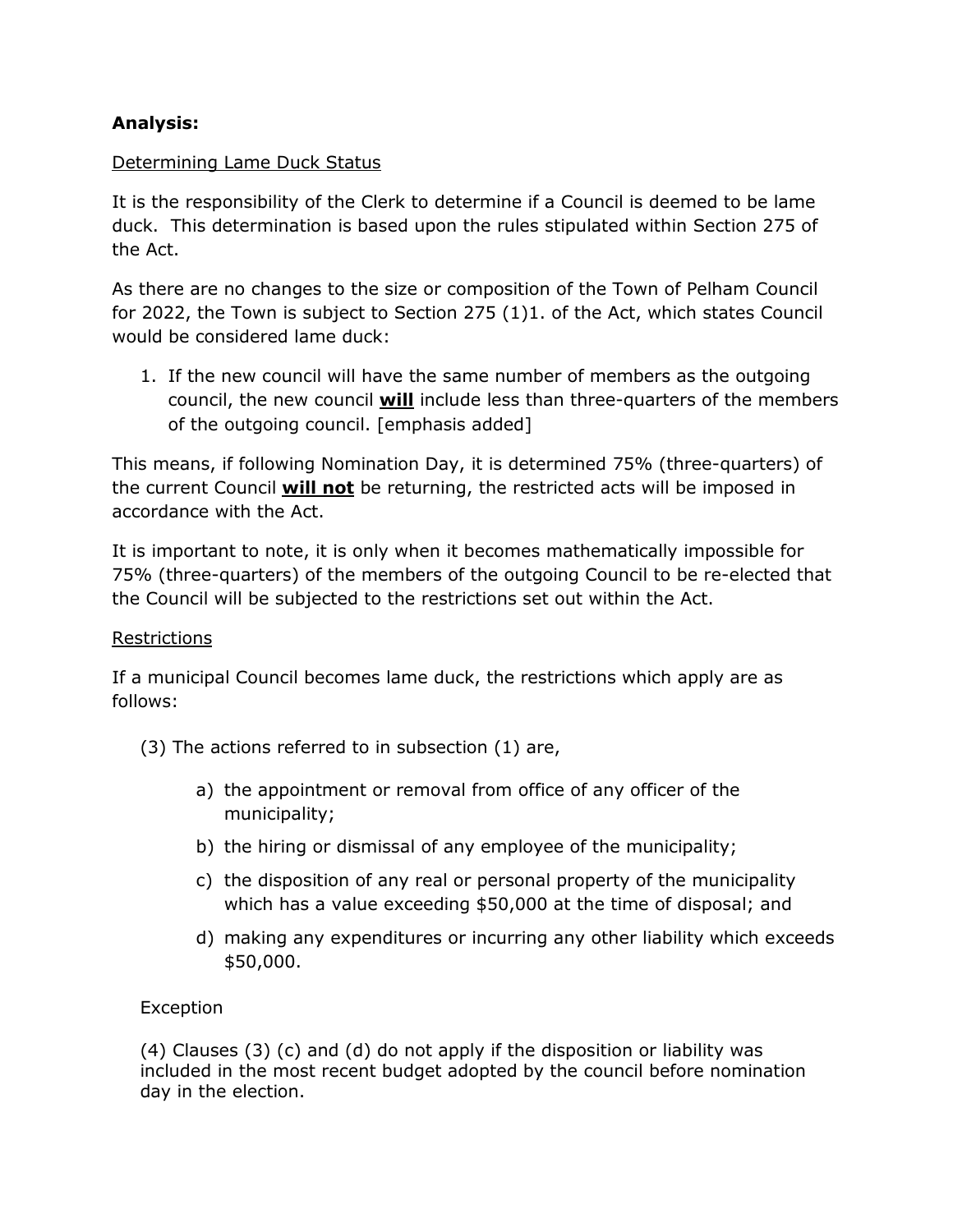## Emergencies

(4.1) Nothing in this section prevents a municipality taking any action in the event of an emergency.

#### Following Nomination Day

The Town of Pelham's Council is comprised of seven (7) members. 75% (threequarters) of 7 is 5.25; therefore, the Town of Pelham must have a potential of six (6) members returning to the new Council to **not** be considered lame duck.

For example:

- If six (6) members of the current Council run for their existing seats, the Council **will not** be considered lame duck as there is a possibility that 75% of the outgoing Council will return; or
- If four (4) members of the current Council run for the office of Mayor (head of Council) and two (2) members run for their existing seats, the Council **will be** considered lame duck as there is certainty that 75% of the outgoing Council will not return.

#### Following Election Day

Following Election Day once the election results are known, based on the same question as to whether the new Council will be composed of 75% (three-quarters) or more members of the outgoing Council, the Clerk will determine if the Council is considered lame duck.

For example:

- If six (6) members of the current Council run for their existing seats and win, the Council **will not** be considered lame duck as there is a certainty that 75% of the outgoing Council will return; or
- If six (6) members of the current Council run for their existing seats and only five (5) win, the Council **will be** considered lame duck as there is certainty that 75% of the outgoing Council will not return.

## **Conclusion**

To protect the Municipal Corporation from being unable to conduct normal business and to ensure all needs are met, staff recommend Council pass a delegation of authority by-law to delegate powers to staff during a lame duck period. It is important to note, this by-law would only be effective during a lame duck period.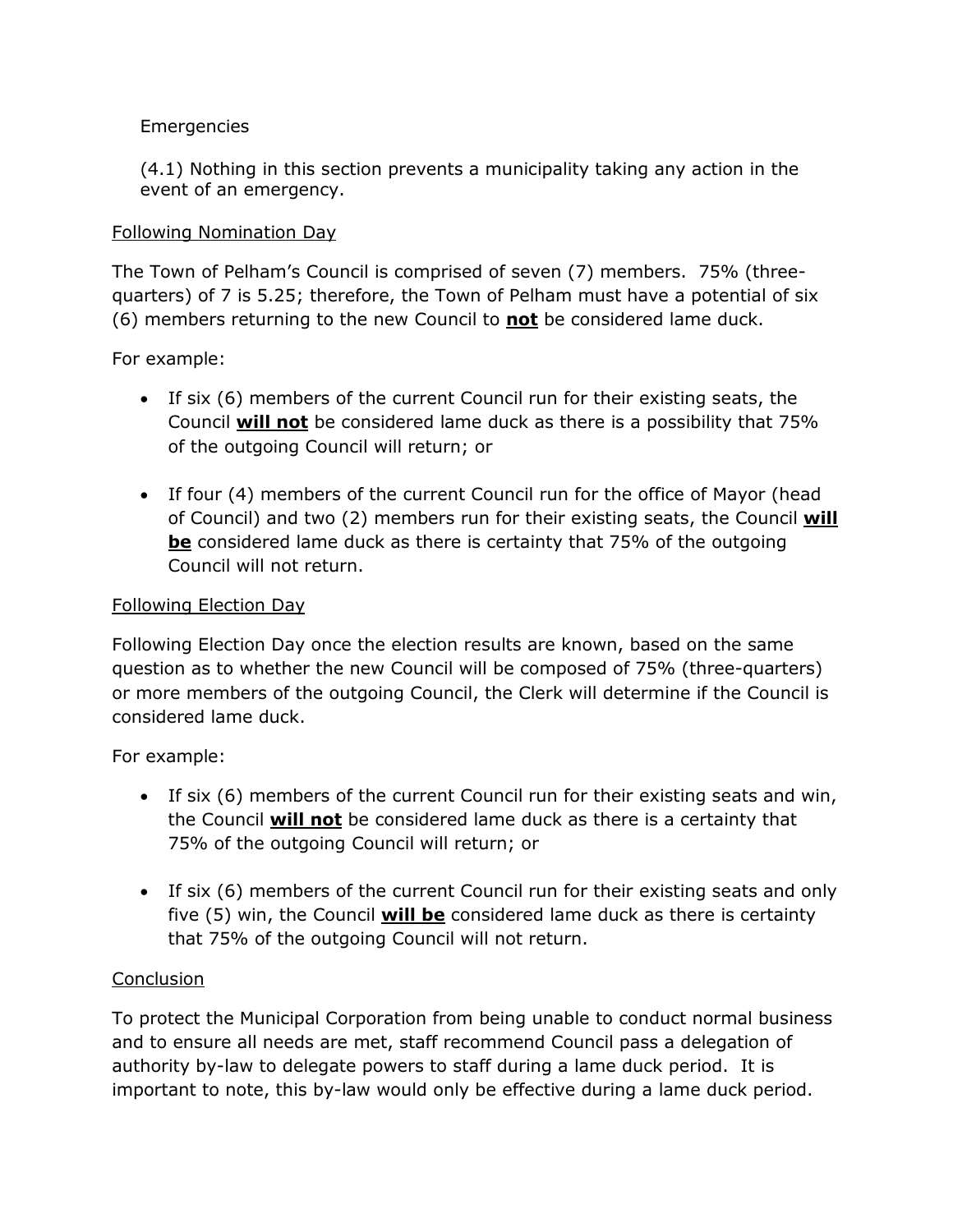Should Council for the Town of Pelham not be deemed lame duck, the by-law will not be implemented. Passing such a by-law is considered best practice.

As an accountability measure, the Chief Administrative Officer and / or the Town Clerk will write a report to the new Council in late 2022 indicating each use of the delegated authority by senior staff during the lame duck period.

## **Financial Considerations:**

There are no financial considerations.

## **Alternatives Reviewed:**

None. It is important to the Municipal Corporation and business continuity that Council implement a delegation of authority by-law during the potential 'lame duck' period.

## **Strategic Plan Relationship: Strong Organization**

A delegation of authority by-law for certain acts during a 'lame duck' period ensures the municipality can function fully should the Town of Pelham Council be deemed lame duck.

## **Consultation:**

None.

## **Other Pertinent Reports/Attachments:**

Draft Delegation of Authority By-Law for Certain Acts during a "Lame Duck" Period.

## **Prepared and Recommended by:**

Holly Willford, B.A. Town Clerk

## **Prepared and Submitted by**:

David Cribbs, BA, MA, JD, MPA Chief Administrative Officer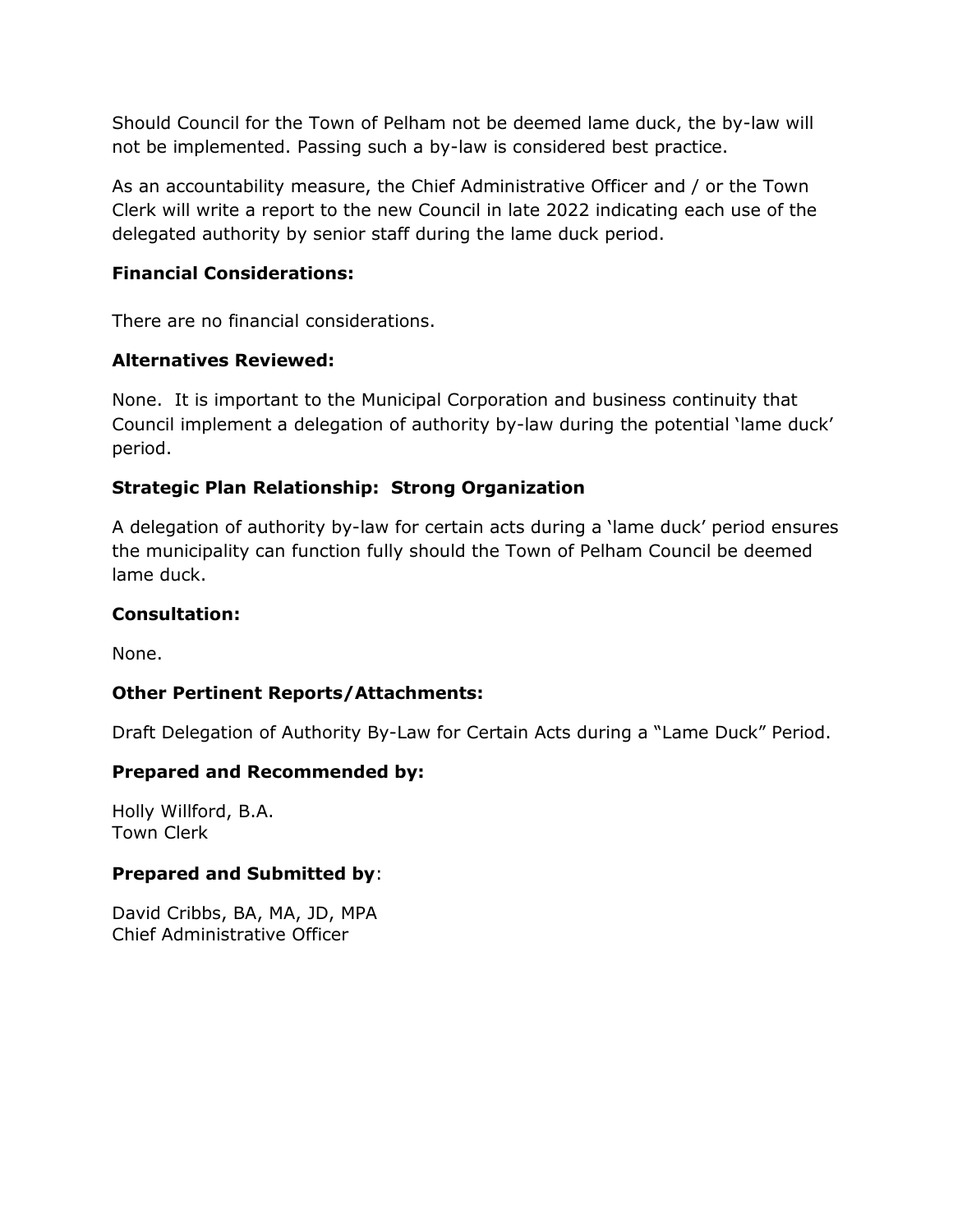The Corporation of the Town of Pelham

By-law No. XXXX(2022)

## **Being a by-law to Delegate Authority to the Chief Administrative Officer for Certain Acts During a "Lame Duck" Period**

**WHEREAS** Section 275 of the *Municipal Act, S.O. 2001*, c. 25, as amended, restricts acts that a Council can take after Nomination Day (August 19, 2022) and after Voting Day (October 24, 2022) if the Council is in a lame duck position as defined in Section  $275(1)$  and  $275(2)$ ;

**AND WHEREAS** Section 273(3) of the *Municipal Act, S.O. 2001*, c. 25 restricts Council from taking action on the following:

- The appointment or removal from office of any officer of the municipality;
- The hiring or dismissal of any employee of the municipality;
- The disposition of any real or personal property of the municipality which has a value exceeding \$50,000 at the time of disposal; and
- Making any expenditure or incurring any other liability which exceeds \$50,000;

**AND WHEREAS** in order to be prepared should Council authority cease (Lame Duck) between Nomination Day (August 19, 2022) and commencement of the Council Term, Pelham Council deems it necessary to enact a Delegation By-law;

**AND WHEREAS** Council deems it expedient to delegate authority to the Chief Administrative Officer and Officers of the Corporation of the Town of Pelham to take action, where necessary, on certain acts during the "Lame Duck" period;

**NOW THEREFORE** the Council of the Corporation of the Town of Pelham enacts as follows:

- 1. THAT where specified joint delegation of authority is to be exercised, in the absence of consensus, the delegation of authority rests with the Chief Administrative Officer (CAO);
- 2. THAT the CAO be delegated the authority to hire or remove any employee of the municipality with the exception of statutory officers of the municipality;
- 3. THAT the CAO be delegated the authority to appoint any Acting statutory officer of the municipality in the event of a departure or vacancy of such an officer's position;
- 4. THAT the CAO and the Treasurer are jointly delegated as the financial signing authority for expenditures outside the current budget, exceeding \$50,000;